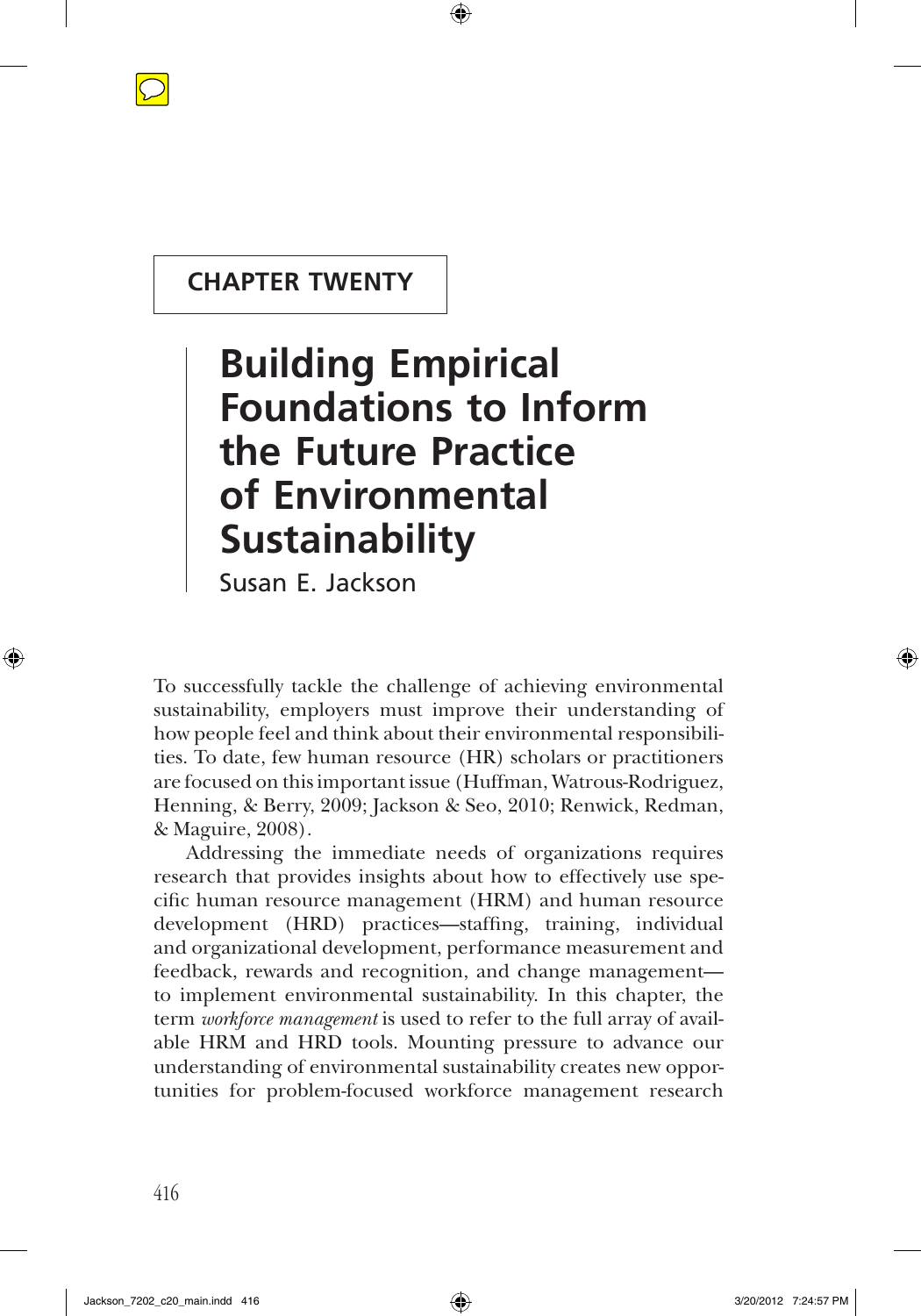that yields new insights and knowledge for managers to apply as they strive toward improved environmental sustainability.

# **A Strategic Perspective as the Starting Point**

To maximize the practical usefulness of future research, HR scholars may find it useful to adopt a strategic perspective as a means for attracting the support of managers (for a recent overview of this large body of work, see Jackson, Schuler, Lepak, & Tarique, 2012). Two noteworthy assumptions of the strategic HR perspective are

- 1. Effective workforce management practices are aligned with the business strategy and organization context.
- 2. Effective workforce management practices are aligned to form a coherent and internally consistent system.

# Aligning Environmental Initiatives with Business Strategy and Organizational Context

In the past, the strategic perspective has emphasized the importance of monetary costs and monetary returns, thereby elevating the interests of shareholders and other owners when evaluating the effectiveness of workplace management practices. Going forward, the traditional focus on financial performance measures is likely to broaden as firms recognize that long-term survival depends on the ability to successfully address a variety of environmental threats and leverage new opportunities for growing their businesses. Increasingly, environmental performance metrics are gaining legitimacy among investors, corporate boards, regulators, and consumers as bottom-line indicators of organizational performance.

The array of ecological performance metrics used by organizations includes those used to address government regulations and ensure compliance with industry standards, those assessed by third parties for verification and public reporting, and those most closely watched by consumers and the general public. In addition, as described by Ones and Dilchert (Chapter 5, this volume), rapid advances are being made in the development of

⊕

⇔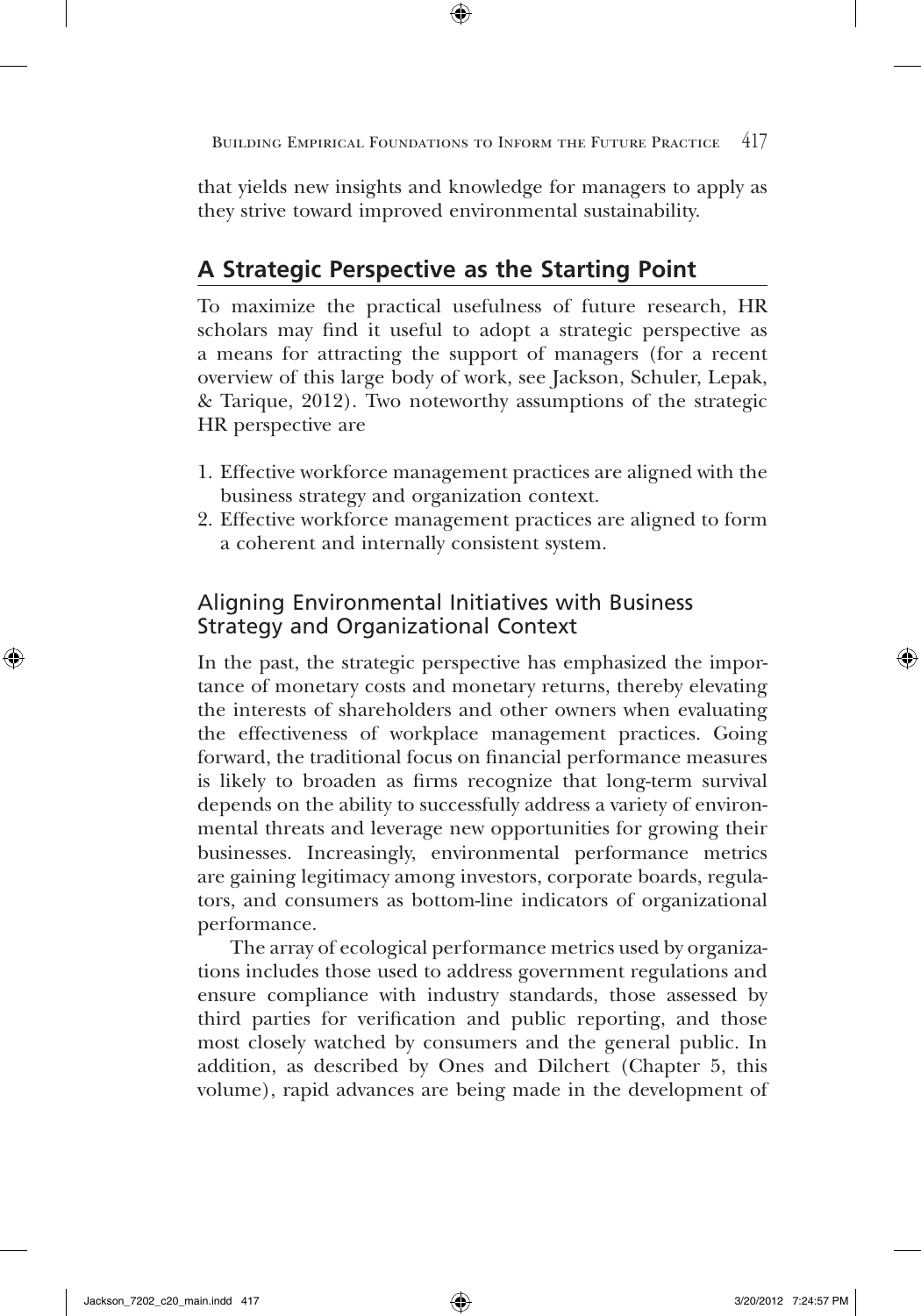⊕

behavioral measures to assess the environmental performance of individuals. The availability of these metrics, which address multiple levels of analysis, provide a foundation for building the behavioral cause-and-effect models needed to guide the design of HR systems that are tailored to environmental goals.

The environmental practices that are most effective in a particular firm may depend on the firm's particular reasons and strategic plan for achieving environmental sustainability (Ambec & Lanoie, Chapter 2, this volume). Successful strategy implementation requires an understanding of the role requirements of HR professionals (Staffelbach, Brugger & Bäbler, Chapter 3, this volume) and the appropriate use of workplace practices that address the firm's strategic imperatives. Successful organizational change also involves recognizing and taking into account an organization's current state. For firms that are in the early stages of pursuing environmental sustainability, employee training and reliance on volunteer environmental champions may be sufficient for attaining the organization's initial environmental goals. Subsequently, however, changes in performance management practices and leadership competencies may be needed for continued advancement toward environmental sustainability goals (see Haddock-Millar, Müller-Camin, & Miles, Chapter 16, this volume; Muros, Impelman, & Hollweg, Chapter 18, this volume).

In order to conduct rigorous evaluations of the effectiveness of various HRM and HRD practices, new frameworks are needed for describing and measuring the social and psychological conditions such practices seek to alter. In addition to specific individual green work behaviors, examples of other measures that would be useful include: metrics for assessing the leadership competencies needed to create improvements in environmental performance, the metric for assessing the environmental knowledge and attitudes of employees, and new approaches for gauging employee engagement and commitment to environmental initiatives.

## Internal Alignment Among Workforce Management Practices

The effectiveness of specific workplace practices depends partly on how well they are aligned with other elements of the total workforce management system, including activities typically

↔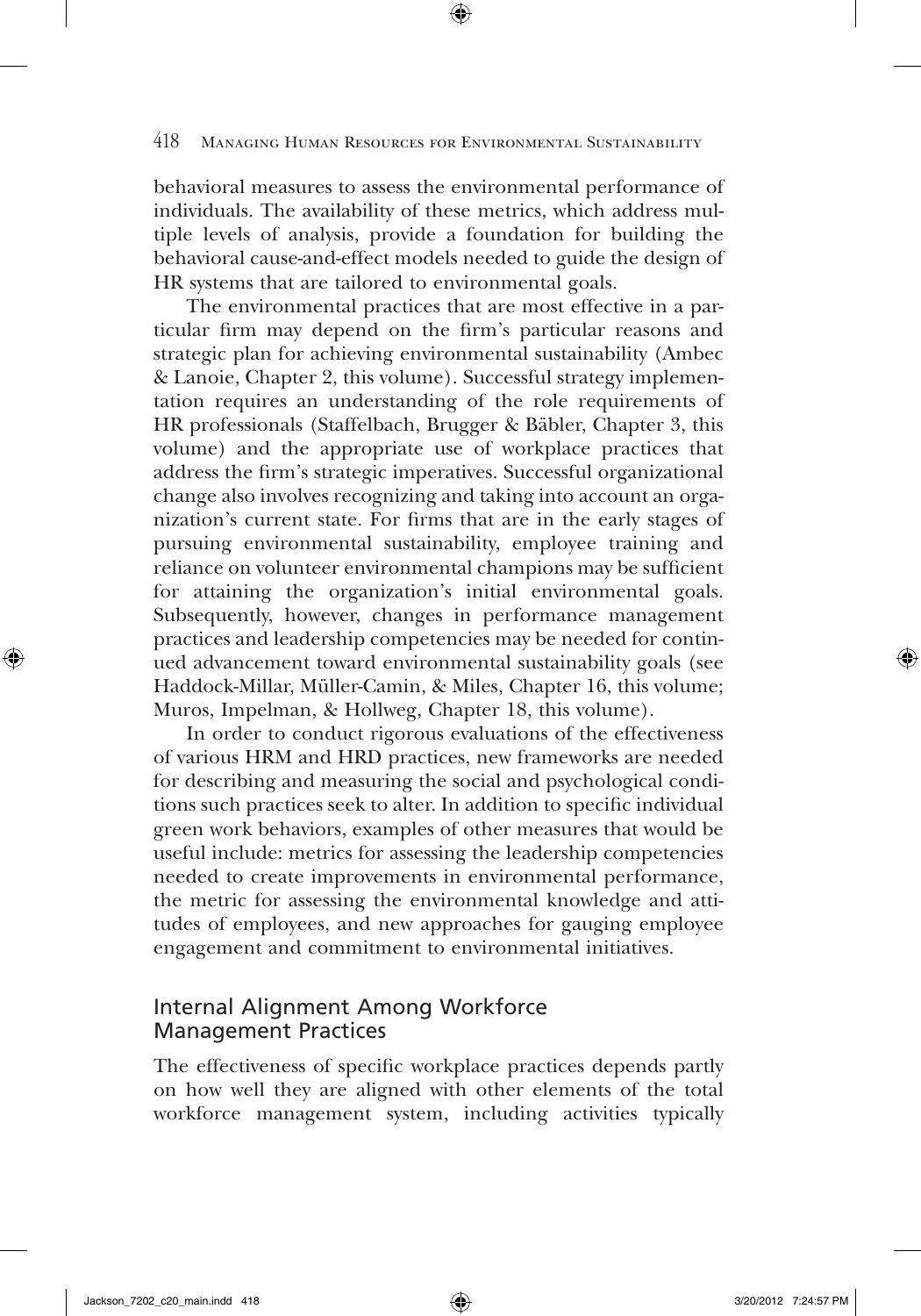labeled HRM and HRD. All HRM and HRD practices need to work in tandem; they should reinforce and complement each other. As an organization's environmental goals and aspirations evolve, components of HRM and HRD need to evolve and change also. Designing and maintaining an internally coherent workplace management system that supports the organization's aspirations and goals is the primary responsibility of senior human resource professionals.

# **A Problem-Focused Agenda for Research on Workforce Management and Environmental Sustainability**

HR scholars may recognize the need for internally consistent workforce management practices, but often they focus their research efforts on just one or two elements of the total system. Following the logic of "basic science," they search for fundamental principles that apply across contexts. But this approach seldom produces clear answers to the questions that practicing managers must answer in order to solve specific problems.

Problem-focused research that specifically aims to improve the environmental sustainability of organizations may be more useful for producing applicable knowledge. A problem-focused approach shifts the goal of research from finding universal principles to identifying approaches that are useful for achieving specific outcomes—such as reducing the organization's environmental footprint through greater recycling, reduced energy use, technical innovations, and so forth.

The practical challenge of aligning elements of the workforce management system might be less daunting if scholars conducted research that was specifically aimed at providing solutions to organizations striving to environment sustainability. In order for such a problem-solving approach to gain traction, however, may require a shift in the criteria scholars use to evaluate the quality of research, putting less emphasis on theory testing as the primary goal and increasing the value assigned to research that generates clear recommendations for effective practice.

What questions might future research address in an effort to help organizations achieve environmental sustainability? Let's consider some possibilities.

⊕

 $\Leftrightarrow$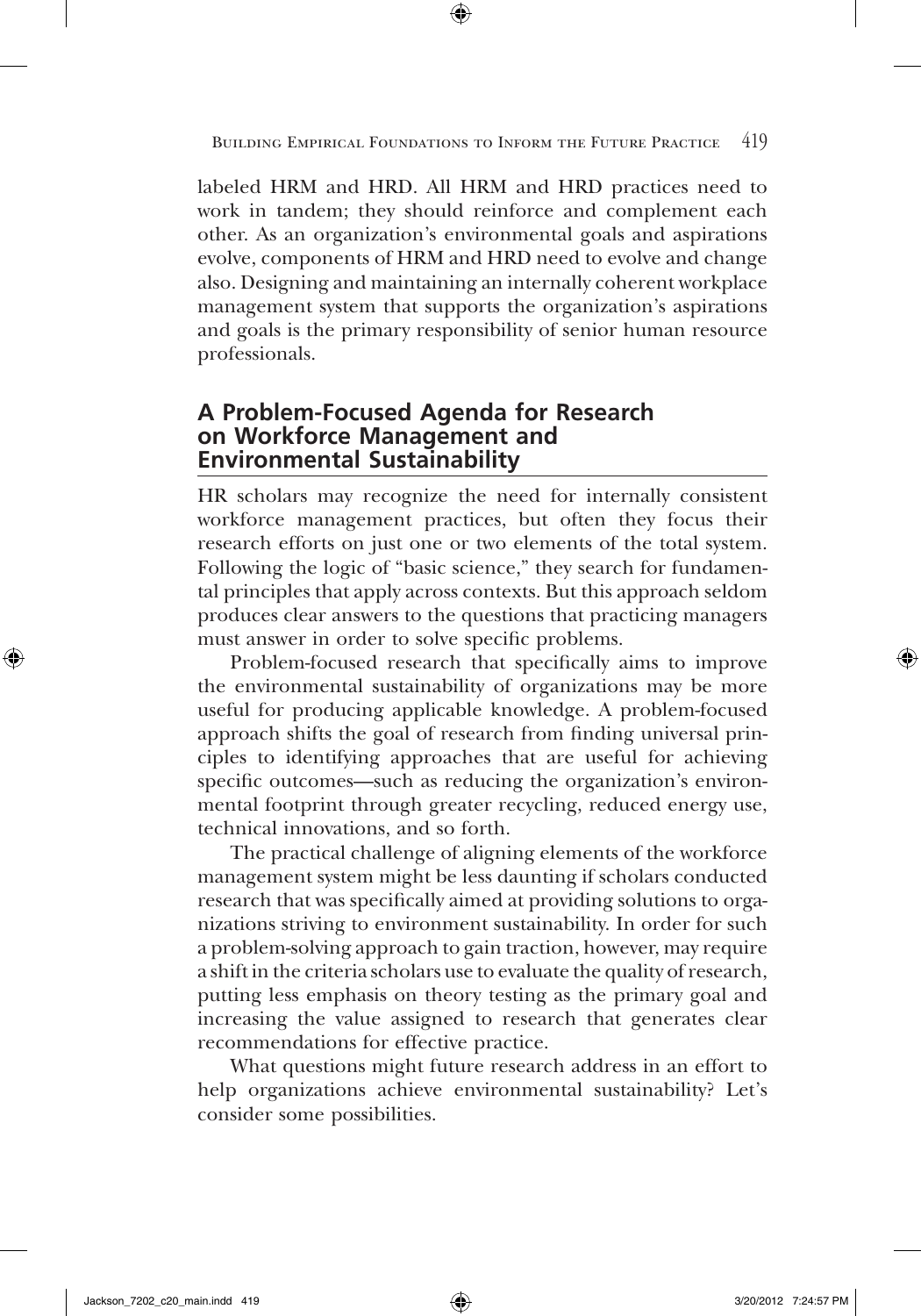⊕

## Focus on Implementation Issues

Currently, HR scholarship emphasizes content and design issues, while mostly ignoring the question of implementation. The dominant paradigm assumes that best practices that are useful in a wide range of settings can be identified and, when such practices are identified, they will be adopted by practitioners. But we have ample evidence that this assumption is not valid (for example, Rynes, Giluk & Brown, 2007). Furthermore, for various reasons, HR practitioners seldom start with a blank slate and then design a "scientifically valid" and complete HR system that they can simply impose on the workforce. Instead, HR practitioners strive to understand the objectives of line managers, negotiate solutions that optimize results against multiple and sometimes conflicting goals, introduce changes while at the same time sustaining a sense of continuity, respond to signals that suggest current conditions are changing, and remain flexible enough to adjust to an unknown future.

A problem-focused approach to conducting research on workforce management and environmental sustainability would recognize that the focal question to address is: How can we use HRM and HRD activities to help our organization implement its environmental strategy? That is, how can we align the workforce management system—including both formal policies and the day-to-day practices of managers—to support progress toward improved environmental performance?

## Achieving Alignment

↔

Even firms that publicly declare their commitment to environmental sustainability vary greatly in the degree to which HRM and HRD practices are aligned with environmental management activities. Sometimes job analysis and design, competency modeling, selection, performance evaluation, training, and compensation appear to be unaffected by stated environmental management goals. In other firms, the influence of environmental imperatives can be seen across all aspects of the management system.

Managers' beliefs about which aspects of a workforce management system are most relevant for achieving environmental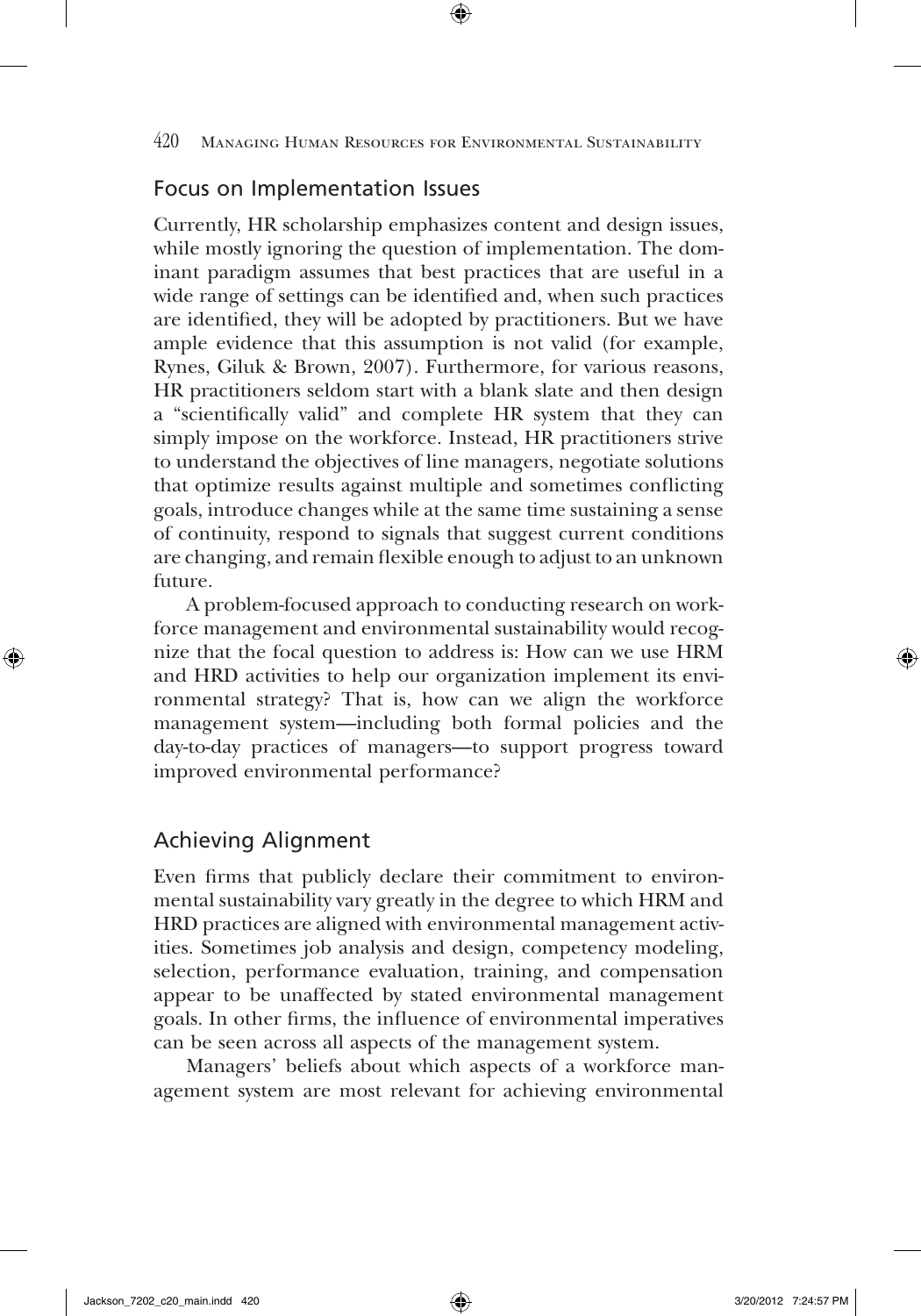#### BUILDING EMPIRICAL FOUNDATIONS TO INFORM THE FUTURE PRACTICE 421

⊕

goals may partly explain the current gaps between stated environmental goals and management practices. An analysis of qualitative data from four Brazilian firms suggests that some practices (performance evaluation, rewards, and public recognition) were perceived as more important for achieving environmental sustainability (Jabbour, Santosa, & Naganoa, 2010). If such beliefs are widespread, it could explain why practices such as recruitment, socialization, on-boarding, training, and leadership development are not often modified to align them with changes in an organization's stance toward environmental sustainability. Which HRM and HRD practices are actually the most important, and/or the conditions in which they are the most important, is unknown.

The need for a more complete understanding of how to align an entire system of workforce management practices suggests several new research opportunities. Among the questions that such work might address are these:

- How can firms assess the extent to which alignment exists?
- What are some of the early warning signs that indicate the workforce management system is not well aligned?
- Are some evolutionary paths to alignment more effective than others? For example, is alignment of the workforce management system and environmental strategy best achieved by focusing first on performance evaluation and rewards? Or is the effectiveness of performance evaluation and rewards enhanced when the workforce is first prepared for these through extensive socialization and training?
- How can firms improve and speed up the process of aligning the workforce management system with other relevant systems involved in achieving environmental sustainability? Is it more effective to begin with voluntary efforts to create employee engagement? Do top executives really need to be onboard first, or can they be inspired by successful environmental performance results that are initiated and achieved through voluntary efforts at lower levels?
- Where in the organization (which functions, at what levels) are managers most likely to readily understand the value of aligning HRM and HRD practices with environmental goals

↔

 $\Leftrightarrow$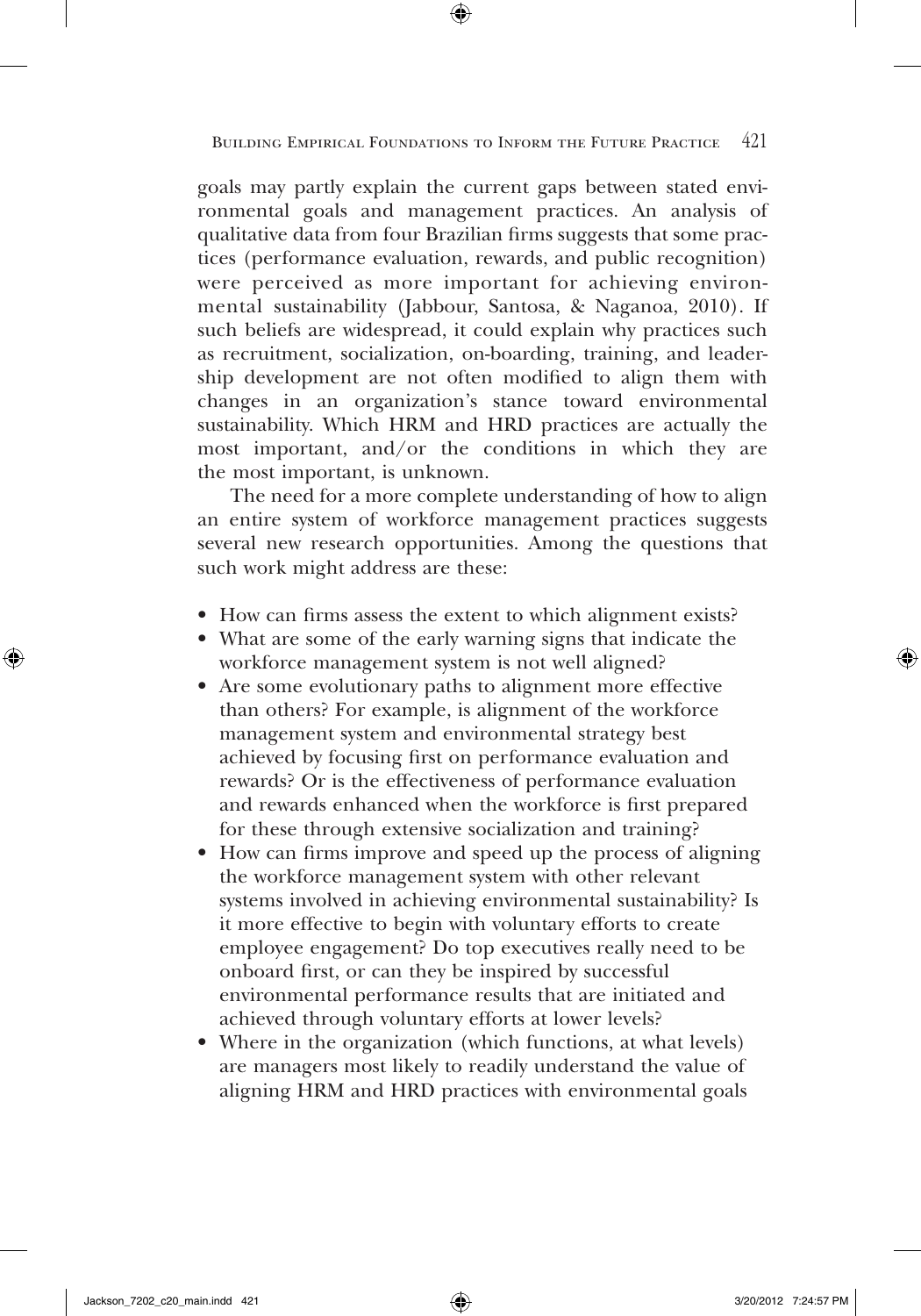⊕

and become willing partners in change efforts? How can managers who are most likely to be willing and supportive partners be identified?

• What are the most common obstacles to achieving alignment between environmental strategies and workforce management practices? Do different environmental goals (for example, reducing carbon emissions versus eliminating waste) present different obstacles? How can those obstacles be managed?

## Engaging Multiple Stakeholders

A salient feature of past strategic HR scholarship has been the priority given to investors as the stakeholders of primary concern. By focusing so much effort on demonstrating the economic value of HR systems, strategic HR scholarship has drawn substantial criticism from scholars who assert the value of addressing the interests of a wider set of stakeholders.

By attending to the concerns of multiple stakeholder groups, research at the intersection of HR and environmental sustainability offers an opportunity to reform and improve HR scholarship and practice. Generally, HR scholars and practitioners alike recognize the value of attending to the differing perspectives and knowledge bases that characterize subgroups of employees. Many members of the HR profession—especially research scholars reflexively seek answers to questions that focus on differences among employees based on age, gender, education levels, and so forth (see Klein, D'Mello, & Wiernik, Chapter 6, this volume). Less automatic is fully considering the implications for HRM and HRD of the differing perspectives of stakeholders other than employees.

Numerous cases in this volume illustrate that efforts to achieve environmental sustainability often target changes in the attitudes and behaviors of employees *and* customers *and* the community *and* investors *and* the media. As Caribou Coffee learned, environmentally friendly product sourcing and marketing efforts may be ineffective if they occur in isolation from simultaneous efforts to align the environmental behaviors, attitudes, and knowledge of

⊕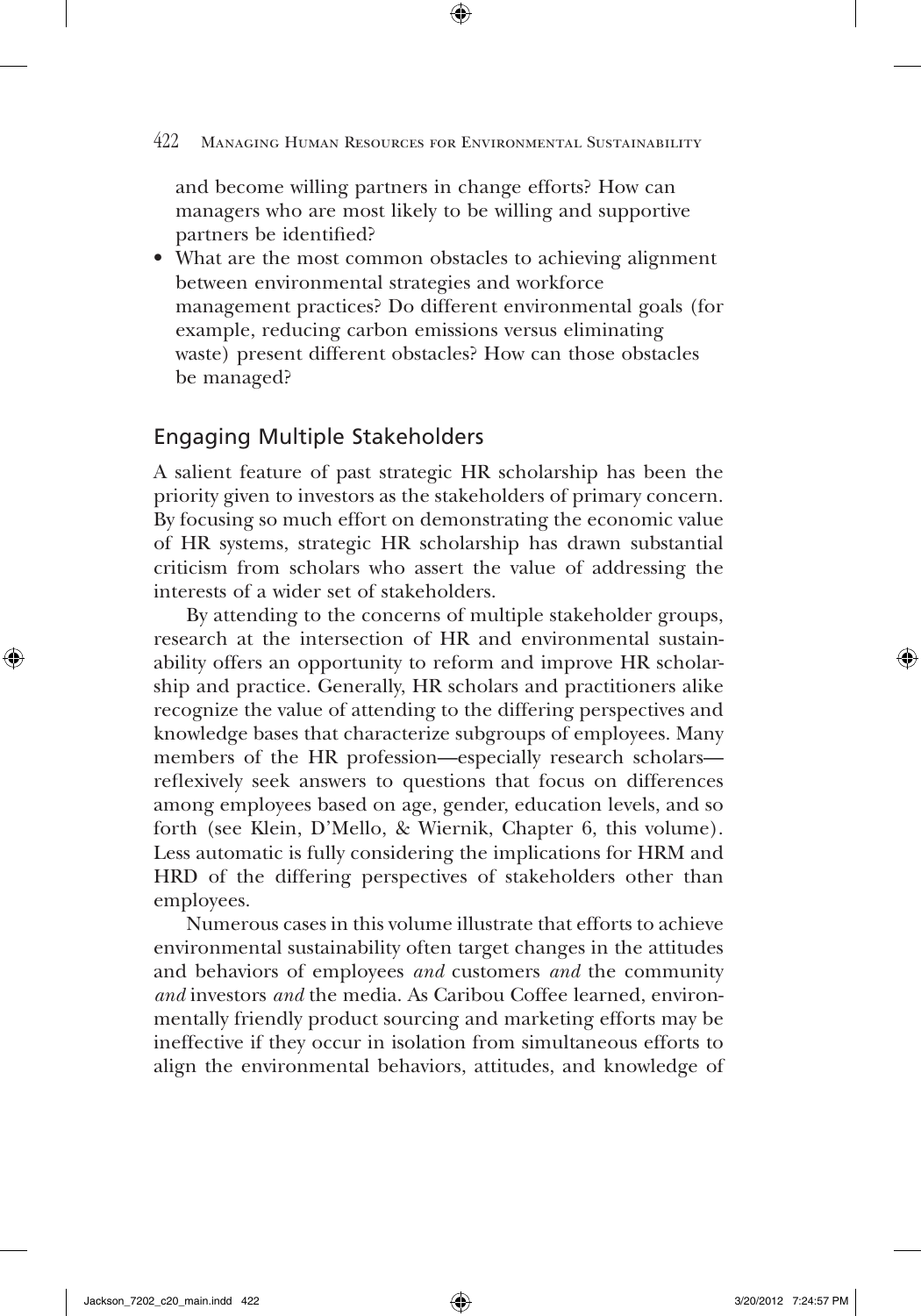employees (see Muros, Impelman, & Hollweg, Chapter 18, this volume).

When environmental sustainability is the objective, alliance partners upstream (suppliers of raw materials, product manufacturers) and downstream (distributors, consumers) in the value chain are very important stakeholders, also: An organization's effort to reduce its environmental footprint can succeed only if environmentally friendly practices are used throughout all stages of the lifecycle of its products and services. In addition, alliance partners may collaborate in their efforts to influence government and industry regulations, develop new industry standards for the environmental performance of new products, and shape educational and community practices. Thus, workforce management practices might appropriately target the employees of these strategic partners.

Daimler AG's approach to environmental sustainability reflects keen awareness of the value of stakeholder inclusiveness (see Deller, Schneiders, & Titzrath, Chapter 13, this volume). Indeed, their annual Sustainability Dialogue event specifically targets representatives of numerous stakeholder groups to obtain their input for use in establishing the company's goals and seek their collaboration in finding solutions that will help them achieve their environmental goals. Daimler's ten-year (2010 to 2020) sustainability plan reflects their stakeholders' preference for giving more emphasis to *environmental* sustainability issues (versus other social and governance issues that fall under the broader umbrella of sustainability. Daimler's Materiality Matrix is a systematic and practical tool for mapping the importance of various stakeholder concerns and evaluating how addressing those concerns fits with the firm's perception of strategically important issues.

Many HRM and HRD professionals understand that relationships with an array of stakeholders influence and can be influenced by the organization's HR system. Yet most of these other stakeholders are ignored when assessing the effectiveness of workforce management practices. As firms experience increased pressures for transparency around environmental practices, their HRM practices are exposed to greater scrutiny by all stakeholders. For example, approximately 20 percent of the content of the

⊕

 $\Leftrightarrow$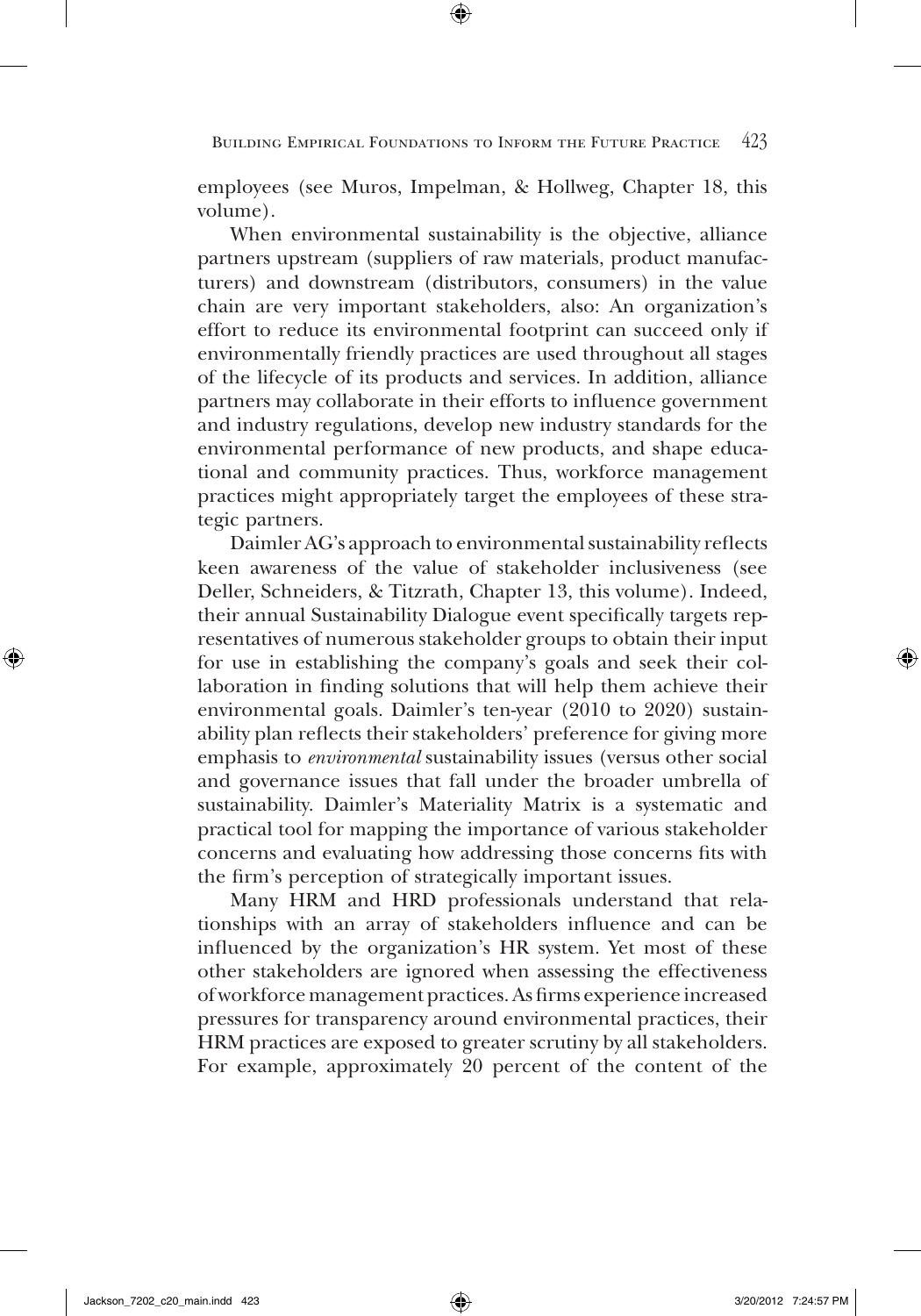⊕

Global Reporting Initiative addresses issues that fall within the domains of HRM and HRD. Thus, research that addresses the following questions would be of considerable practical use:

- How do various stakeholders evaluate whether stated environmental goals and aspirations are reflected in an organization's workforce management practices?
- What procedures and practices can organizations use to facilitate alignment between elements of the workforce management system and other activities that are visible to multiple stakeholders (marketing efforts, accounting practices, facilities management)?
- When audits of alliance partners yield negative results or indicate the need for change, what are some effective techniques for promoting change across an entire network of alliance partners?
- What are the consequences for the environmental attitudes and behaviors of employees, customers, and investors of perceived inconsistencies between the workplace management practices of alliance partners and the firm's own stated environmental goals and achievements?

## Environmental Sustainability in the Global Context

As globalization progressed over time, it challenged firms around the world to develop management systems that are effective across locations with dissimilar laws, cultures, politics, economic conditions, and so on. Progress toward environmental sustainability requires understanding how such differences, which shift over time, influence environmental attitudes and behaviors.

Despite wide variation in the institutional environments that influence HR systems (for example, Florkowski, 2006), HR systems around the world are converging and becoming more alike (Brewster, Mayrhofer, & Morley, 2004). As firms become more engaged in pursuing environmental sustainability goals, the pace of such convergence may quicken. McDonald's UK learned how to effectively change the behaviors of its UK employees and is now attempting to diffuse some of the practices that were effective in the UK to stores in other countries (Haddock-Millar,

⊕

⊕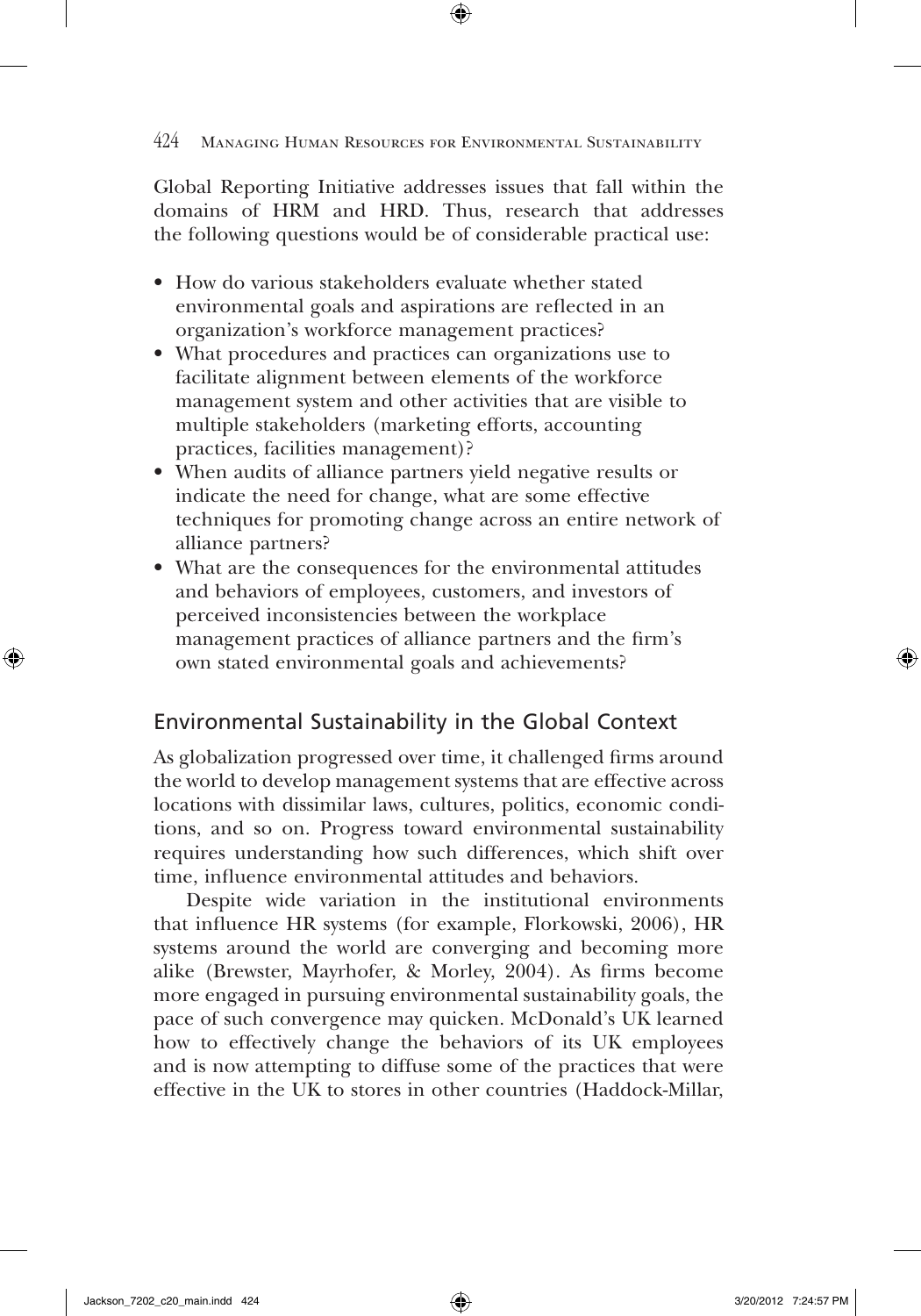#### Building Empirical Foundations to Inform the Future Practice 425

⊕

Muller-Camen, & Miles, Chapter 16, this volume). Procter & Gamble (P&G) conducts surveys that assess the green attitudes and behaviors of employees spread across eighty countries (Biga, Dilchert, McCance, Gibby, & Oudersluys, Chapter 17, this volume). As P&G initiatives undertake to begin changing these attitudes and behaviors, the company will face the challenge of anticipating how employees in different countries are likely to respond to specific HRM and HRD practices.

The Rapid Results Institute's (RRI) experience using their standard approach to creating organizational change suggests that principles such as coaching, employee involvement, setting measurable goals to be achieved within a short time frame, delegating responsibility for solutions to small teams, and ensuring rapid success against the goals can be effective across a wide range of cultures (Manitsky & Murphy, Chapter 15, this volume). Nevertheless, it is likely that RRI's success is partly due to the deep tacit cultural knowledge that their coaches bring to this work. Is it possible to identify the specific cultural knowledge needed in order to succeed in adapting a seemingly "standard" intervention to differing cultural contexts? Many large multinational companies are facing such a challenge, creating the need for new research that provides answers to questions such as:

- How do the environmental attitudes and behaviors of workers differ around the world? Where is convergence in environmental attitudes and behaviors most (least) evident?
- Which aspects of the institutional context (laws, culture, economy, etc.) are most strongly associated with the environmental attitudes and behaviors at work? And what are the implications of such differences for human resource management for firms with operations, markets, and alliance partners distributed around the world?
- How do international differences influence the way employees (and other stakeholders) react to specific HRM and HRD efforts aimed at environmental sustainability?
- If company-wide convergence of attitudes and behaviors is desired, what processes might be used by employers striving to achieve it?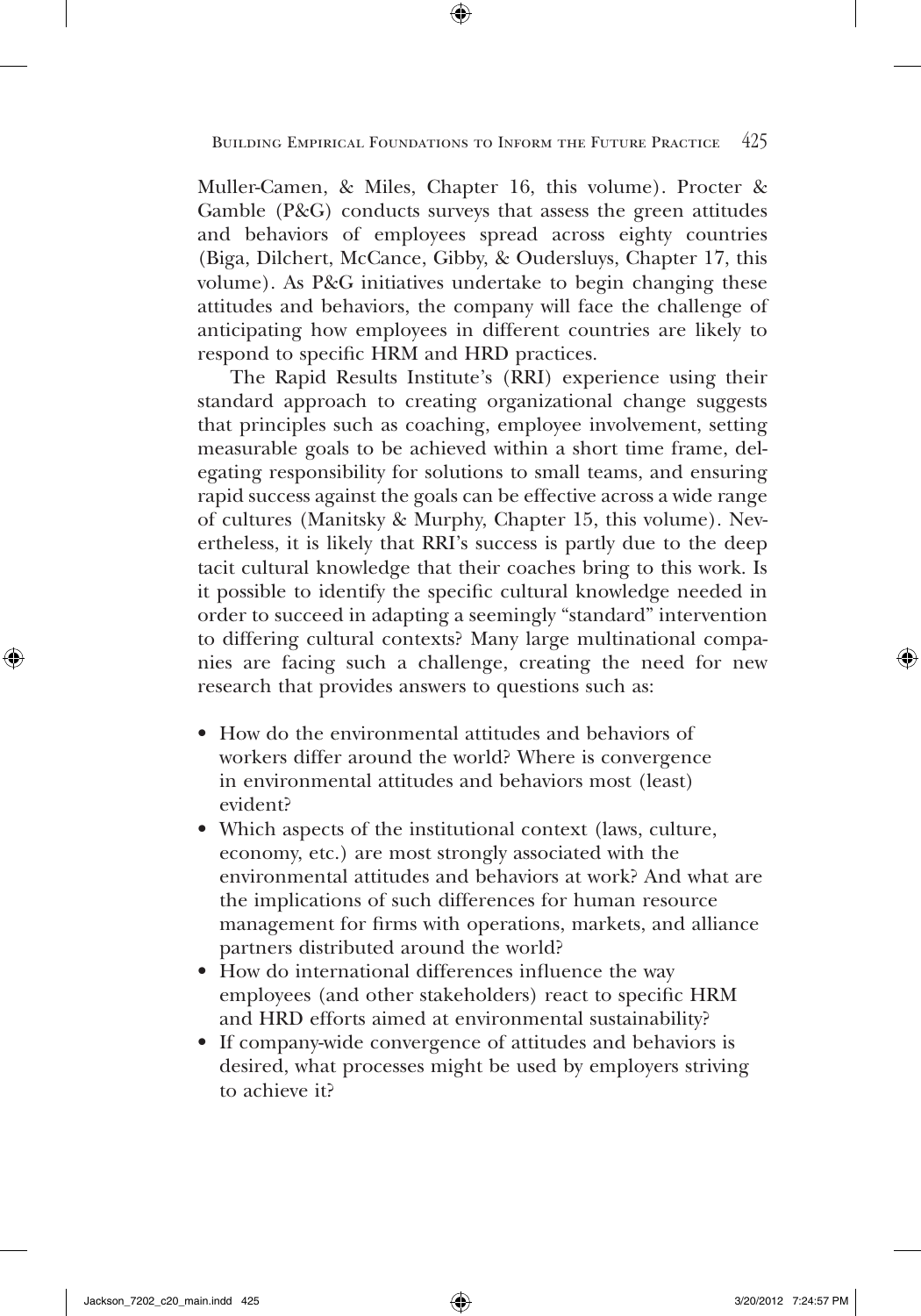⊕

## Organizational Learning

As organizations embark on the journey to environmental sustainability, their change efforts reflect their current change management capabilities. Over time and with experience, some organizations have developed a greater capacity for change. Research that sheds light on how organizations develop and maintain their change management capabilities could help organizations evolve toward environmental sustainability more quickly, for long-lasting results.

It seems likely that past experiences in creating organizational change—whether successful or unsuccessful—can help an organization prepare for future change efforts. For example, prior efforts to implement total quality management or customer service initiatives may have prepared some organizations for current change initiatives aimed at environmental sustainability. Organizations that emerged successful in the face of increased pressures for better quality products and customer service may have developed a cadre of leaders with the competencies need to effect change in response to recent environmental pressures (see Van Velsor & Quinn, Chapter 10, this volume). And earlier experiences may have taught change agents the value of practices such as rigorously analyzing specific attitudes and behaviors that are relevant to implementing environmental initiatives, establishing specific goals, conducting small-scale pilot projects, and using simple metrics to monitor and evaluate progress. As described in Chapter 16, McDonald's UK environmental sustainability success now is partly due to the company's long history of implementing organizational change in response to changing external conditions. Caribou Coffee (that is, front-line employees and managers), by contrast, has less experience with driving change through HRM initiatives, so it is likely to encounter more and different obstacles and move more slowly toward success.

The 2010 SHRM survey assessing sustainability efforts revealed wide variation in how firms are addressing environmental issues (see Schmit, Fegley, Esen, Schramm, & Tomasetti, Chapter 4, this volume). It clearly shows that some practices are more widespread than others. Differences in approaches include fundamental decisions about who takes responsibility for the strategy, methods used

⊕

⊕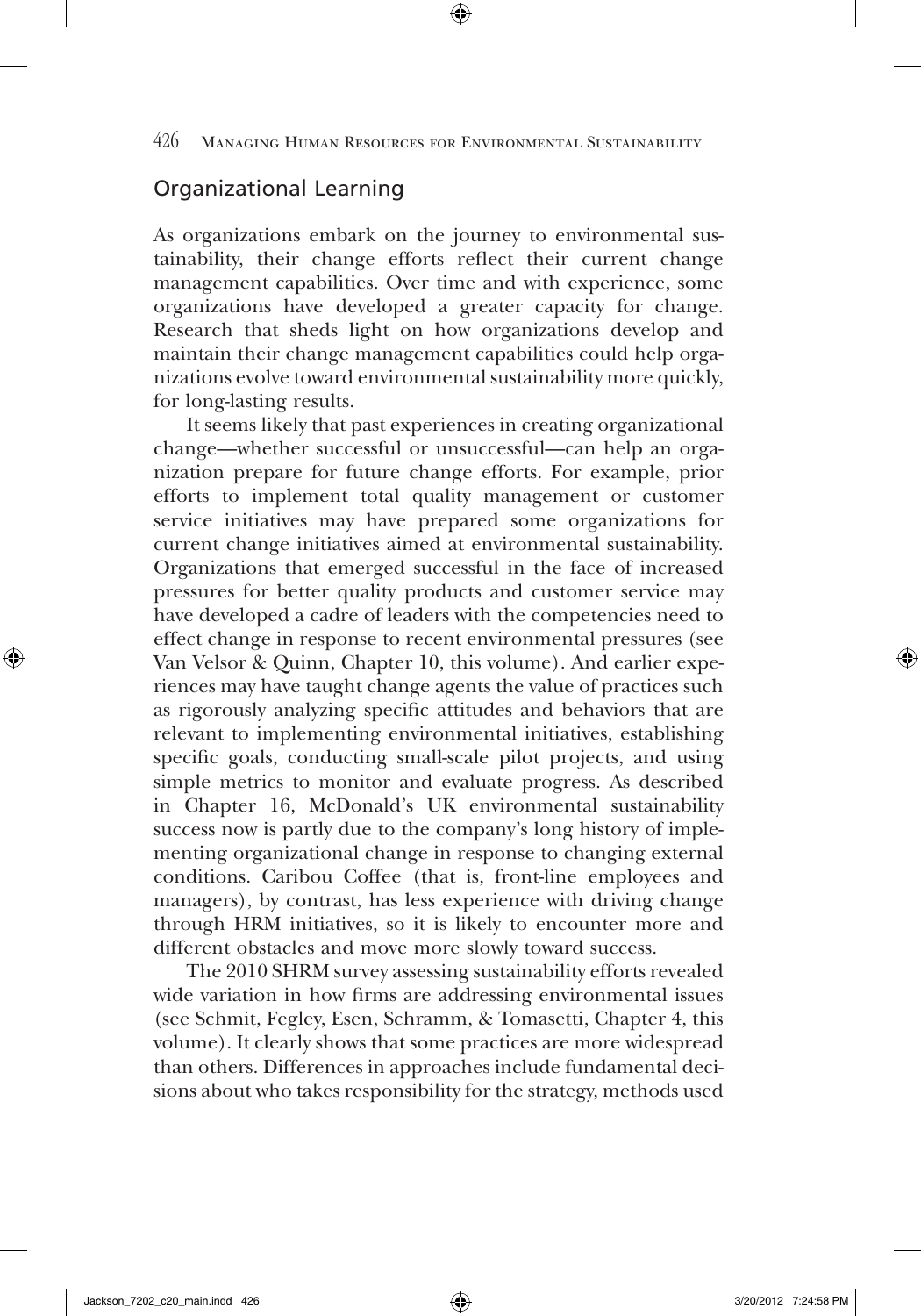to engage employees, and specific activities like collecting donations to aid victims of environmental disasters, monitoring the company's environmental impact, and promoting the use of low-carbon transportation. What is not yet understood, however, is whether some of these practices are more (less) effective at different stages of an organization's sustainability journey.

Organizational change efforts—including those associated with addressing environmental issues—often employ education and training programs to communicate organizational values, inform employees about the changes being introduced by the organization (for example, changes in performance evaluation criteria), and improve employee competencies that are believed to be relevant to the upcoming changes (see National Environmental Education Foundation, 2009). How effective are such efforts in creating a cultural change that supports environmental sustainability? Research on training programs designed to change employees' attitudes has found that such programs seldom succeed in creating organizational change (see Kulik & Roberson, 2008, who studied diversity training programs). Others have concluded that it is more effective to hold managers accountable for meeting measurable goals (Kalev, Dobbins, & Kelly, 2006).

Alternatively, training programs may be most effective during the early phases of pursuing environmental sustainability, and then become less important after a solid base of knowledge has been built up—perhaps across an entire industry (see Wagner, 2011). Perhaps neither of these approaches is likely to be as effective as attracting employees who are personally committed to environmental sustainability when they are hired. Perhaps the effectiveness of training and incentives is more effective when accompanied by on-boarding and socialization "best practices" such as those described by Bauer, Erdogan, and Tayor (Chapter 9, this volume), which are designed to lay a foundation for subsequent HRM and HRD efforts to promote environmentally friendly employee actions. Subsequently, efforts to elicit employee commitment, retain employees, and minimize voluntary turnover may ensure greater returns on the investments made to develop a pro-environment workforce (see Mesmer-Magnus, Viswesvaran, & Wiernik, Chapter 7, this volume).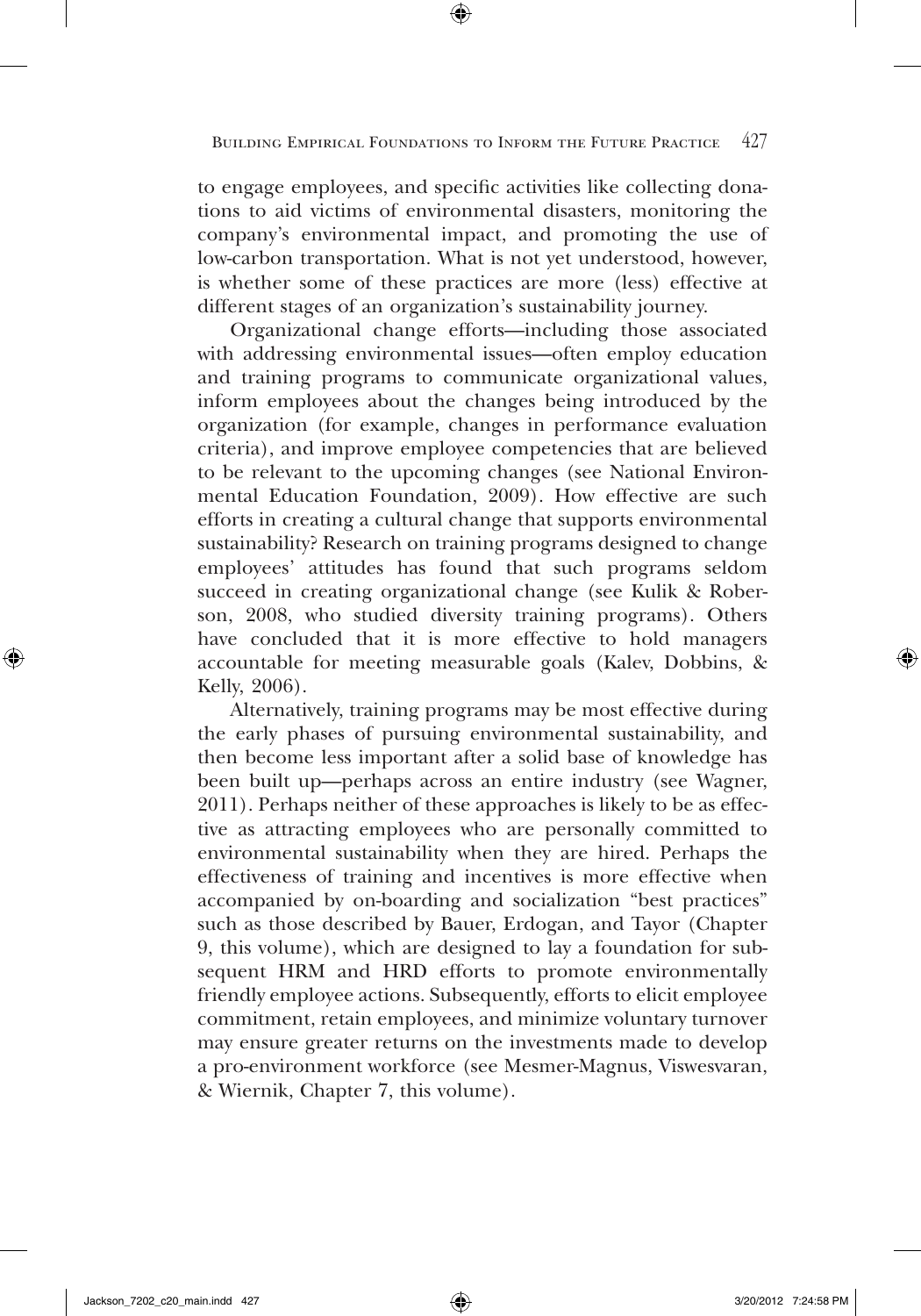⊕

Future research could begin to develop new knowledge about how best to design learning opportunities that extend over long periods of time, generate intrinsic interest, and lead to desired behavioral change throughout the organization (see Millar, 2011). Practical knowledge is needed concerning questions such as:

- What types of activities are most effective in stimulating employees' desire to learn and promote active employee engagement in environmental issues?
- Is repeated and regularized involvement is such activities for short periods of time more effective than intense immersion for one or two days?
- What percentage of the workforce needs to participate in order for their experiences to disseminate and influence nonparticipants? Does the answer depend on who participates, for example, does participation of higher-level executives speed up or slow down the diffusion process?
- What types of activities stimulate the formation of social networks that serve as conduits for peer-to-peer learning and influence?
- What steps can be taken to leverage individual learning to advance organizational learning?

## Toward Environmental Engagement

An effective workforce management system creates a setting in which employees' behaviors are directed toward achieving strategic targets such as energy efficiency, waste reduction, zero emissions, and other sustainability goals. But is tinkering with elements of the HR system sufficient to ignite the full potential of an organization's workforce? Will the current, rather bureaucratic, top-down approach to HRM be adequate?

Employees learn behavioral norms by attending to the actions of others and the consequences associated with those actions. The actions of peers and those in supervisory and leadership positions, and the consequences associated with those actions, matter. But employees are self-directed, too. Employers who seek to develop more engaging workplaces recognize that employees' feelings

↔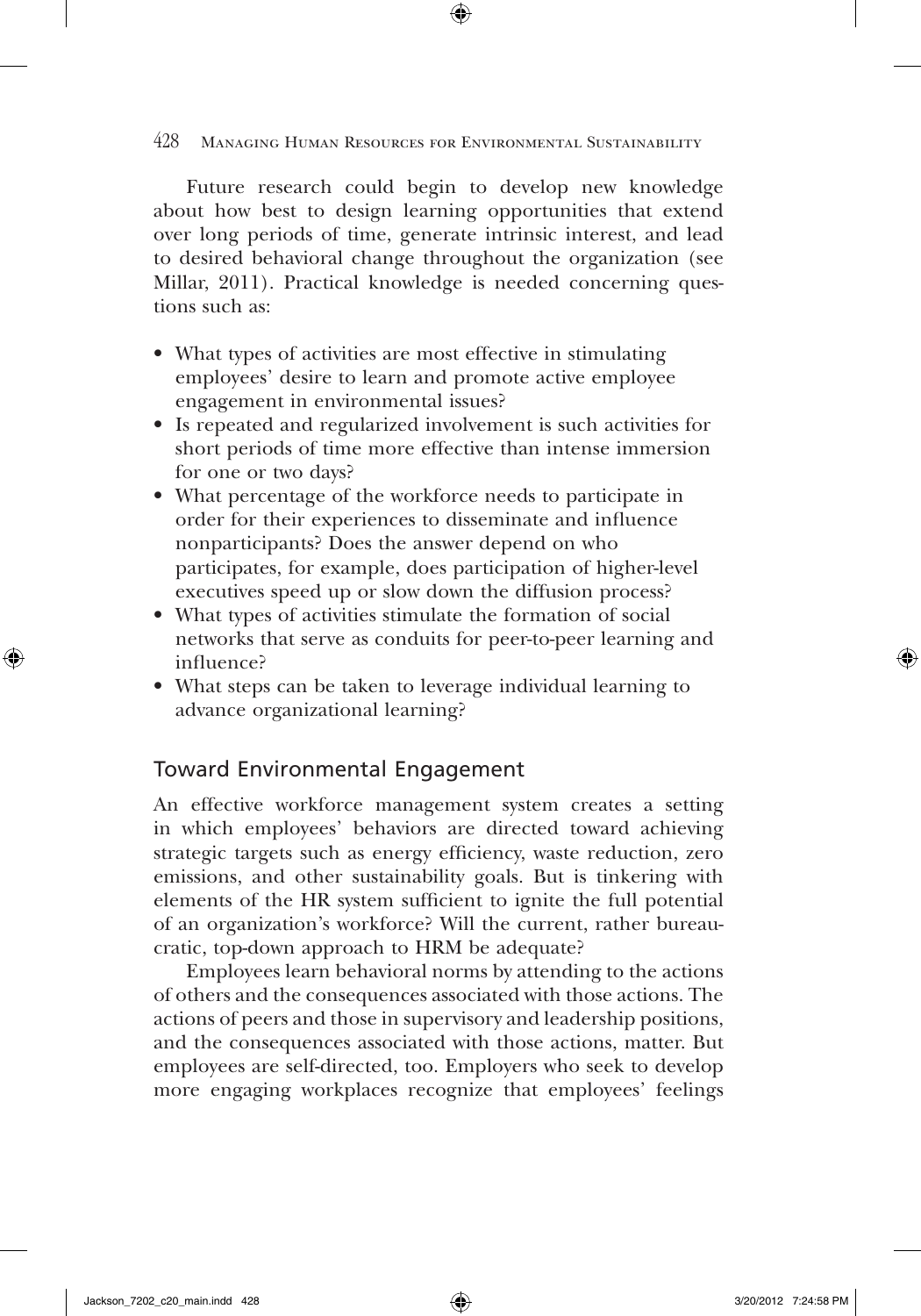about the organizations where they work influence a wide range of discretionary behaviors. According to a recent survey of Canadian firms, employee engagement is associated with more positive views of a company's reputation for corporate social responsibility. One interpretation of the study's findings is that employers who invest in socially responsible management practices (including recycling, reduced business travel, and community involvement) reap a return that is paid back in the form of more responsible environmental behaviors (Hall, 2010).

Effective environmental initiatives will surely include some traditional HRM practices—including socialization, training, and performance management. But the novel, experiential practices also have great appeal and may be more effective in creating a truly engaged workforce. At companies like Google and Intel, employee gardens have been established on company grounds. Although they were introduced as an employee perk rather than for educational purposes, with a little imagination, employee gardening activities could be developed into educational experiences that teach principles of environmental sustainability. Perhaps supporting employees' voluntary participation in environmental activities that are only weakly associated with their work will prove to be more effective as a means for leveraging the human desire for self-determination, compared to more formal programs and schemes designed to push employees toward more environmentally responsible behavior on the job.

Many organizations already understand the power of passion. At Sherwin-Williams, the passion of environmental "true believers" helped convince executives to develop their EcoVision, which in turn relies heavily on the continued dedication of such employees (see DuBois, Chapter 12, this volume). At 3M, the passion of executives and employees at all levels throughout the organization drives and sustains that company's culture of environmental sustainability (see Paul & Nilan, Chapter 11, this volume). Thus, perhaps the most significant question to address is

• How can the free will and idiosyncratic interests of employees be addressed and leveraged by employers as they strive to engage the hearts and minds of employees for the purpose of achieving environmental sustainability?

⊕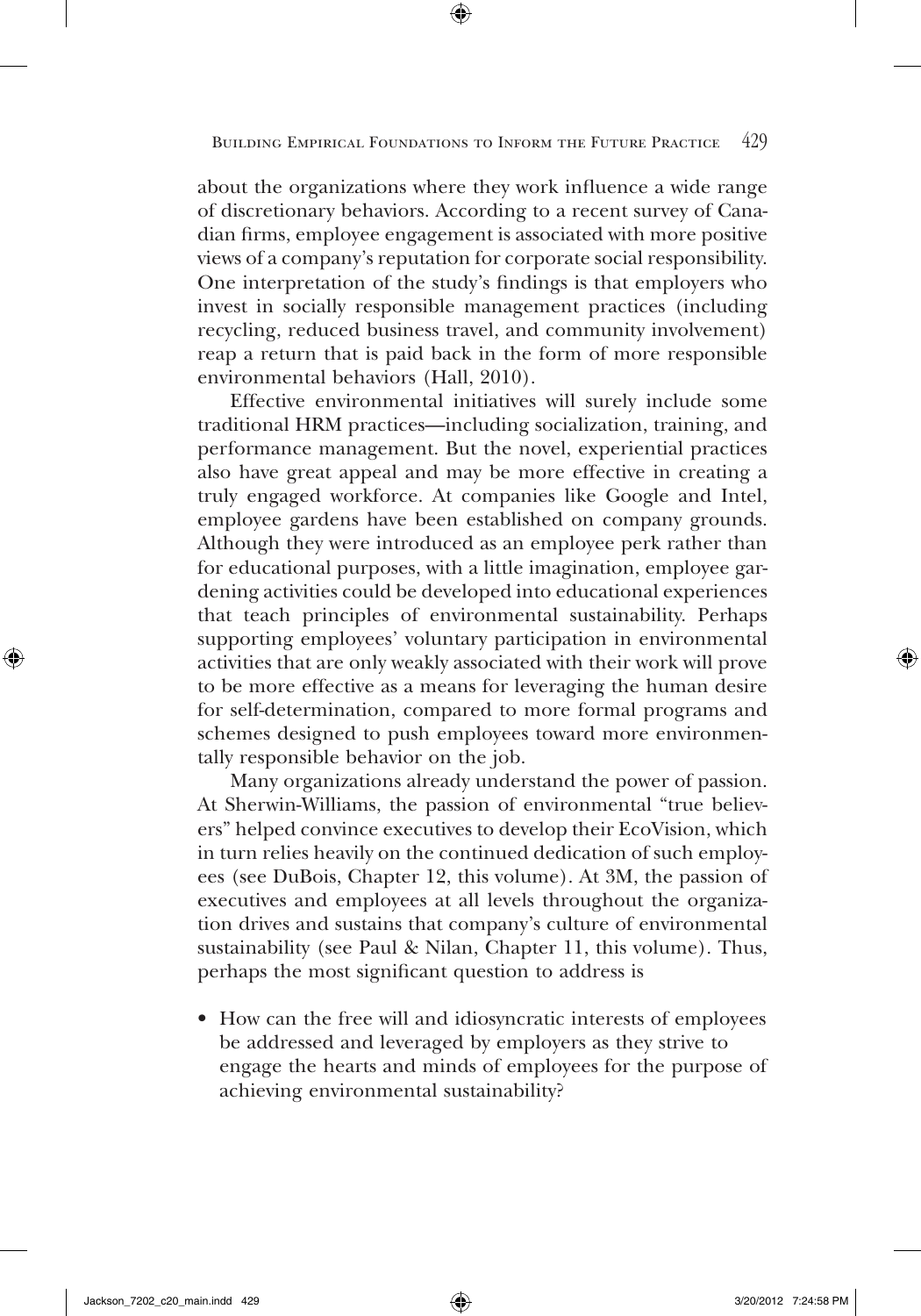⊕

# **Conclusion**

Achieving environmental sustainability will not be easy. There are no quick fixes for this complex challenge. Recognizing the need for action is the first important step toward finding solutions, and many organizations have taken that step during the past decade. Now the time has come for HRM and HRD practitioners and scholars alike to demonstrate that they can contribute to the success of environmental sustainability initiatives in the workplace. Environmental interventions can influence an organization's internal operations, supply chain, distribution processes, marketing efforts, customer behaviors, and so on. To be maximally useful, future research should reflect and address these interdependencies; it will involve stepping out of narrow knowledge silos and working in multidisciplinary teams of experts.

Nor is it likely that the most useful new insights will flow from one-shot, short-term, or highly focused interventions—that is, the types of interventions that lend themselves to publication in scholarly journals. Collaborative efforts that cut across functional, disciplinary, and organizational boundaries and extend over substantial periods of time will be required to effect change and document the outcomes (see Fairfield, Harmon, & Behson, 2009; Harris & Crane, 2002).

Multi-level complexity also must be addressed. At the individual level of analysis, we seek to understand and perhaps alter the attitudes and behaviors of individuals who often are embedded in a larger organization, which itself is interdependent with other organizations that influence its environmental footprint. Employees' attitudes and behaviors also are shaped by a variety of relationships with people in other organizations and community groups (schools, professional associations, talent agencies, political groups, and so on). Such complexity presents challenges when conducting research, but tackling such challenges may also contribute to the development of enriched theoretical models, creative research methodologies, and knowledge that can be readily applied to achieve specific outcomes.

Many leaders in this new arena contributed to this volume with hope of inspiring you to consider how you can contribute to the creation and diffusion of new knowledge that contributes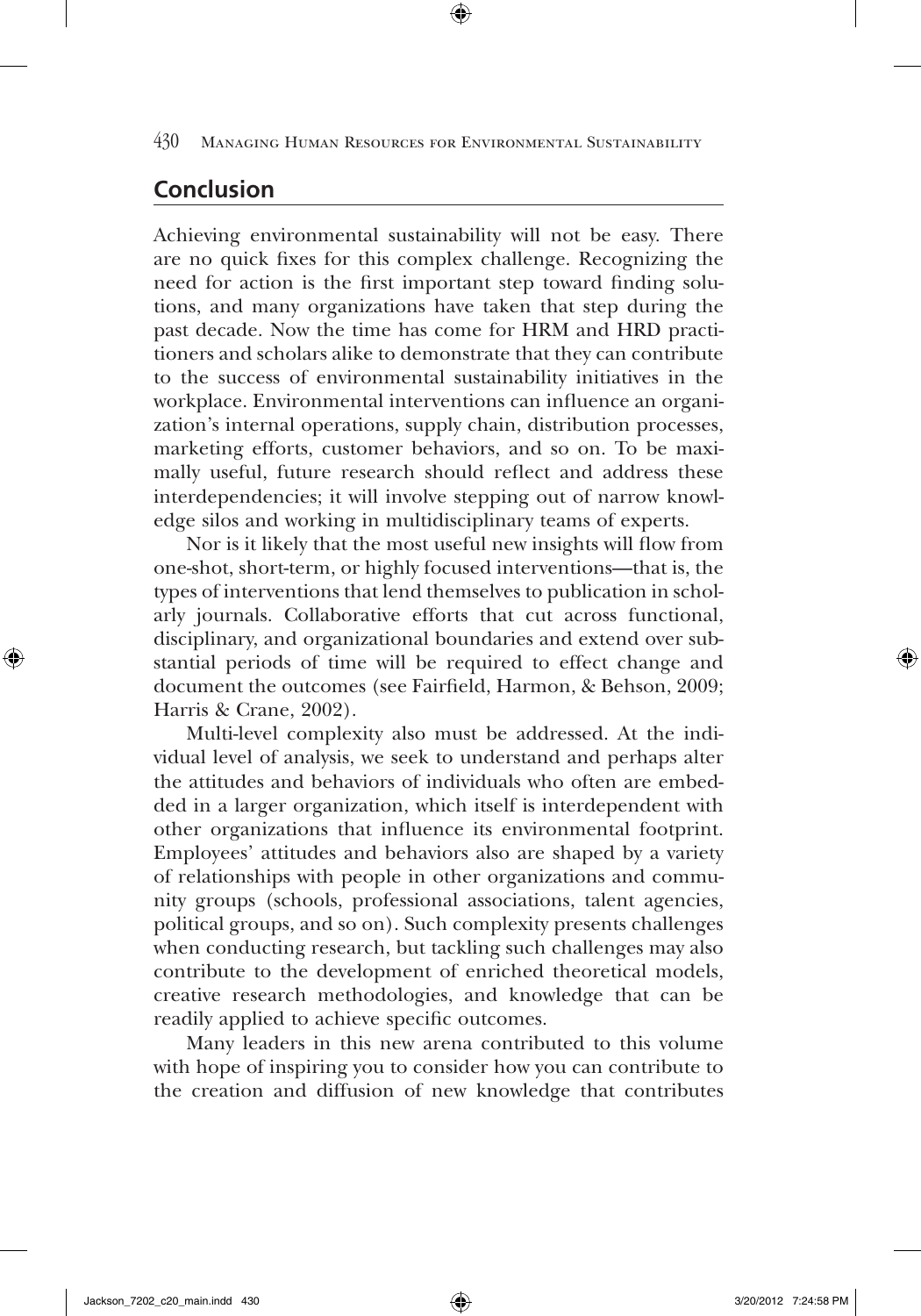to achieving environmental sustainable organizations within the foreseeable future. We all look forward to seeing the results of this effort!

## **References**

- Brewster, C., Mayrhofer, W., & Morley, M. (2004). *Human resource management in Europe: evidence of convergence?* Burlington, MA: Elsevier Butterworth-Heinemann.
- Florkowski, G. F. (2006). *Global legal systems*. London: Routledge.
- Fairfield, K. D., Harmon, J. I., & Behson, S. J. (2009, June). A model and comparative analysis of organizational sustainability strategy: Antecedents and performance outcomes perceived by U. S. and non-U.S. based managers. Presented at the International Eastern Academy of Management Conference, Rio de Janeiro, Brazil.
- Hall, R. (2010). CSR is well worth the investment. *CAmagazine*. Retrieved from www.camagazine.com.
- Harris, L. C., & Crane, A. (2002). The greening of organizational culture: Management views on the depth, degree and diffusion of change. *Journal of Organizational Change Management*, *15*(3), 214–234.
- Huffman, A. H., Watrous-Rodriguez, K. M., Henning, J. B., & Berry, J. (October, 2009). "Working" through environmental issues: The role of the I/O psychologist. *The Industrial-Organizational Psychologist*, *47*, 27–35.
- Jabbour, J. C., Santosa, F. C. A., & Naganoa, M. S. (2010). Contributions of HRM throughout the stages of environmental management: Methodological triangulation applied to companies in Brazil. *Journal of International Human Resource Management*, *21*, 1049–1089.
- Jackson, S. E., & Seo, J. (2010, Winter). The greening of strategic HRM scholarship. *Organizational Management Journal*, *7*, 278–290.
- Jackson, S. E., Schuler, R. S., Lepak, D., & Tarique, I. (2012). Human resource management practice and scholarship: A North American perspective. In C. Brewster & W. Mayrhofer (Eds.), *Handbook of research in comparative human resource management* (pp. 451–477). Cheltenham, UK: Edward Elgar Publishing.
- Kalev, A., Dobbins, F., & Kelly, E. (2006). Best practices or best guesses: Diversity management and the remediation of inequality. *American Sociological Review*, *71*, 589–917.
- Kulik, C. T., & Roberson, L. (2008). Diversity initiative effectiveness: What organizations can (and cannot) expect from diversity recruitment, diversity training, and formal mentoring programs. In

⊕

 $\leftrightarrow$